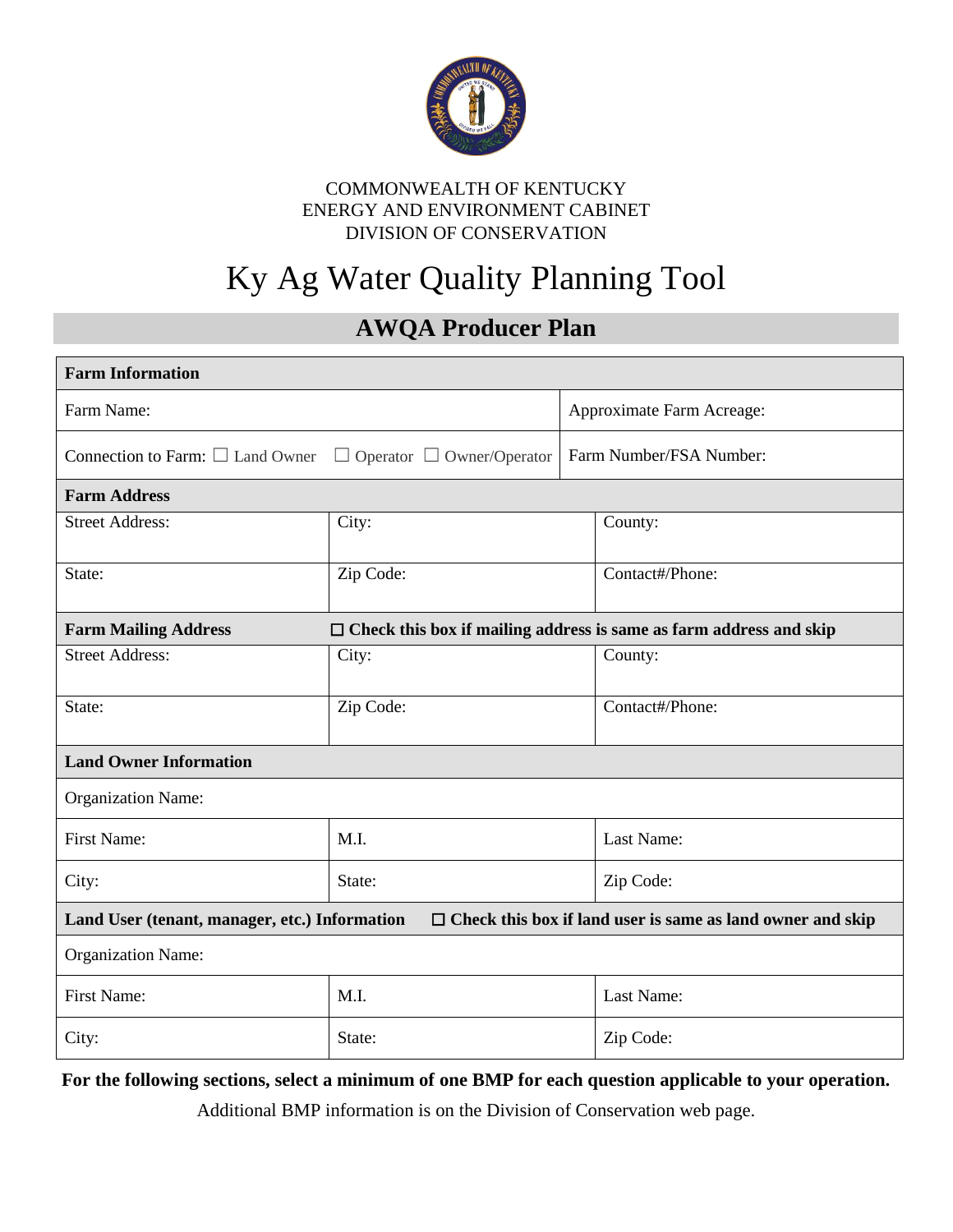

### **Farmstead BMPs**

Is your land used for farming or timber production?  $\Box$  Yes  $\Box$  No

Do you own or lease 10 or more acres?  $\Box$  Yes  $\Box$  No

1. Is there solid waste generated from a residential and agricultural operation?

 $\Box$  Yes  $\Box$  No

| $\Box$ Plan to Implement | $\Box$ Have Implemented | $\Box$ Not Interested | Farmstead #1: Solid Waste     |
|--------------------------|-------------------------|-----------------------|-------------------------------|
| $\Box$ Plan to Implement | $\Box$ Have Implemented | $\Box$ Not Interested | Farmstead #4: Well Protection |

2. Is there household wastewater generated onsite that is not delivered to a municipal sewer?  $\Box$  Yes  $\Box$  No

| Plan to Implement | Have Implemented        | $\Box$ Not Interested | Farmstead #4: Well Protection                                |
|-------------------|-------------------------|-----------------------|--------------------------------------------------------------|
| Plan to Implement | <b>Have Implemented</b> | Not Interested        | Farmstead #2: Septic Systems and On-<br>Site Sewage Disposal |

3. Is there drinking water available onsite or harvested from sources other than a municipal water supplier?  $\Box$  Yes  $\Box$  No

| Plan to Implement | Have Implemented | Not Interested        | Farmstead #4: Well Protection     |
|-------------------|------------------|-----------------------|-----------------------------------|
| Plan to Implement | Have Implemented | $\Box$ Not Interested | Farmstead #5: Water Harvesting    |
| Plan to Implement | Have Implemented | Not Interested        | Farmstead #6: Backflow Prevention |

4. Is fuel stored onsite for home heating use or other farm use?

 $\Box$  Yes  $\Box$  No

| $\Box$ Plan to Implement | $\Box$ Have Implemented | $\Box$ Not Interested | Farmstead #4: Well Protection                           |
|--------------------------|-------------------------|-----------------------|---------------------------------------------------------|
| $\Box$ Plan to Implement | Have Implemented        | Not Interested        | Farmstead #3: On-Farm Petroleum<br>Storage and Handling |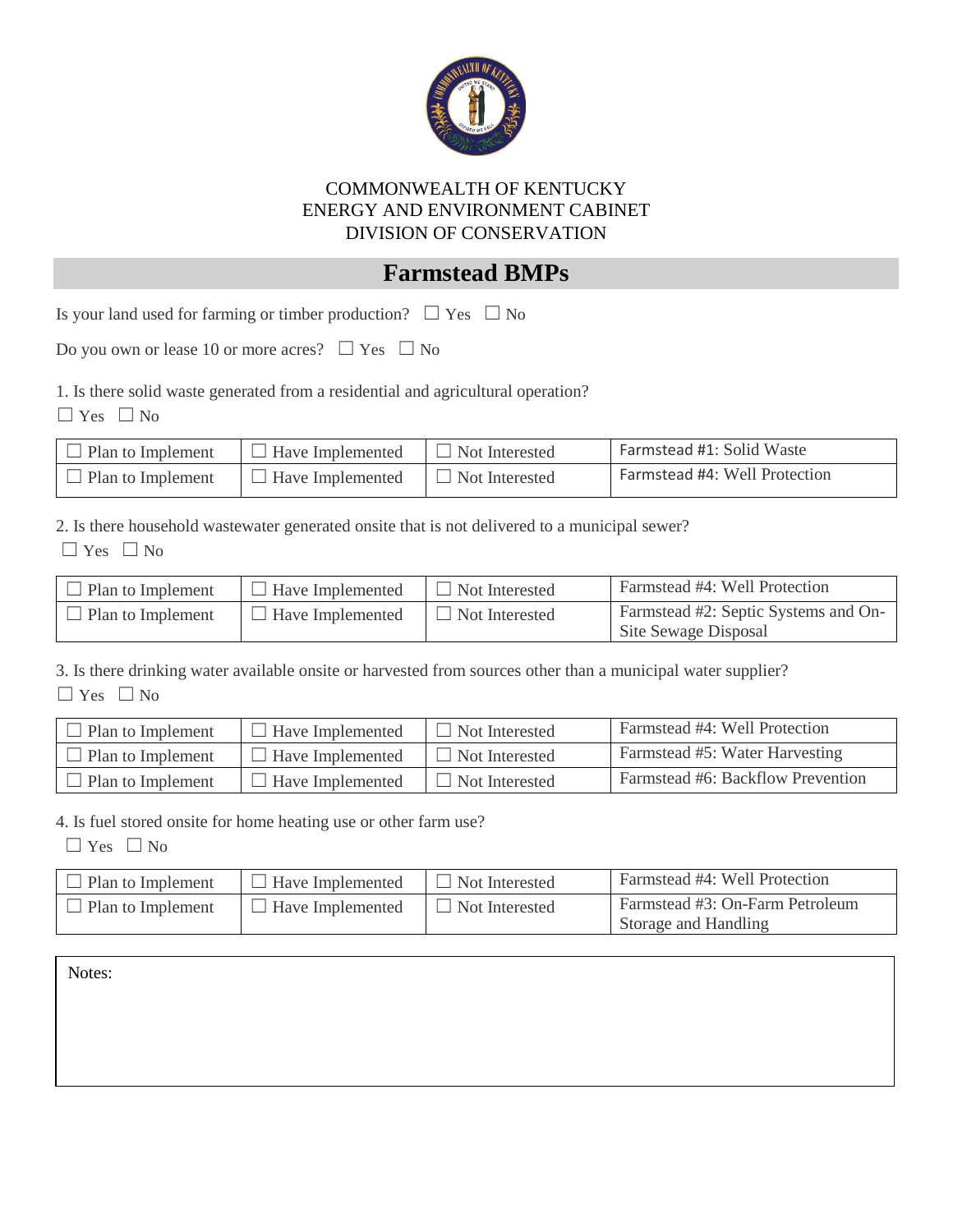

## **Silviculture BMPs**

#### 1. Do you harvest timber?

☐ Yes ☐ No

| $\Box$ Plan to Implement | $\Box$ Have Implemented | $\Box$ Not Interested | Silviculture #1: Access roads, Trails, & |
|--------------------------|-------------------------|-----------------------|------------------------------------------|
|                          |                         |                       | Landings                                 |
| $\Box$ Plan to Implement | $\Box$ Have Implemented | $\Box$ Not Interested | Silviculture #2: Revegetation of         |
|                          |                         |                       | Silviculturally Disturbed Areas          |
| $\Box$ Plan to Implement | $\Box$ Have Implemented | $\Box$ Not Interested | Silviculture #3: Streamside              |
|                          |                         |                       | Management Zones (SMZ)                   |
| $\Box$ Plan to Implement | $\Box$ Have Implemented | $\Box$ Not Interested | Silviculture #4: Sinkholes, Sinking      |
|                          |                         |                       | Streams, and Caves                       |
| $\Box$ Plan to Implement | $\Box$ Have Implemented | Not Interested        | Silviculture #5: Fluids and Trash        |

#### 2. Are there wetlands, swamps, or poorly drained areas where you will be harvesting timber?

☐ Yes ☐ No

| $\perp$ Plan to Implement | <b>Have Implemented</b> | Not Interested | Silviculture #10: Silviculture in |
|---------------------------|-------------------------|----------------|-----------------------------------|
|                           |                         |                | <b>Wetland Areas</b>              |

#### 3. Do you plan to revegetate harvested areas?

☐ Yes ☐ No

| $\Box$ Plan to Implement | $\Box$ Have Implemented | $\Box$ Not Interested | Silviculture #2: Revegetation of<br>Silviculturally Disturbed Areas |
|--------------------------|-------------------------|-----------------------|---------------------------------------------------------------------|
| $\Box$ Plan to Implement | $\Box$ Have Implemented | $\Box$ Not Interested | Silviculture #6: Proper Planting of<br>Tree Seedlings by Machine    |
| $\Box$ Plan to Implement | $\Box$ Have Implemented | $\Box$ Not Interested | Silviculture #7: Fertilization                                      |
| $\Box$ Plan to Implement | $\Box$ Have Implemented | $\Box$ Not Interested | Silviculture #8: Application of<br>Pesticides                       |
| $\Box$ Plan to Implement | $\Box$ Have Implemented | $\Box$ Not Interested | Silviculture #9: Site Preparation for<br>Reforestation              |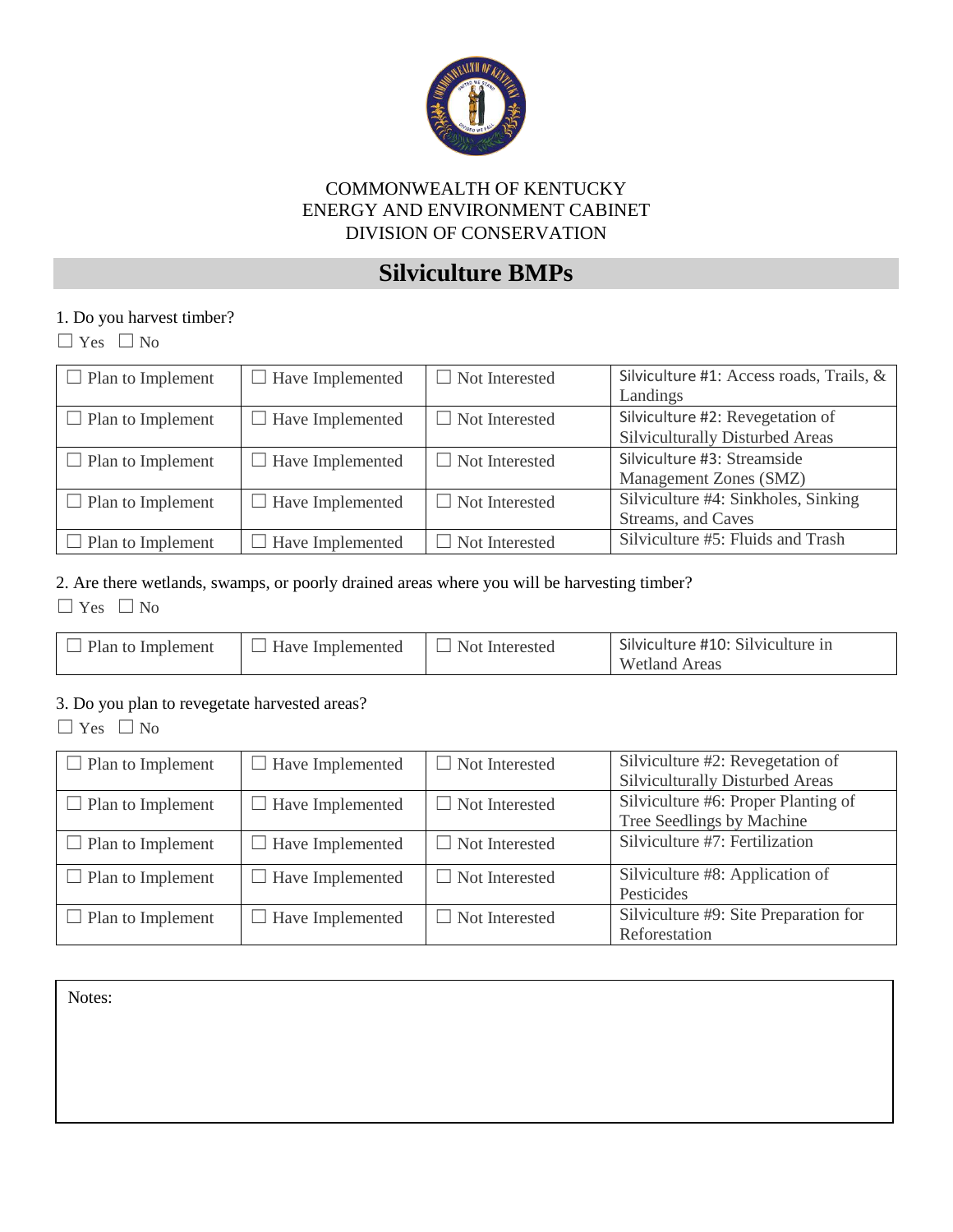

### **Pesticide/Fertilizer BMPs**

1. Is fertilizer stored in bulk (more than 25 tons dry or more than 5,000 gallons liquid) for more than 6 months? ☐ Yes ☐ No

| $\Box$ Plan to Implement | $\Box$ Have Implemented | $\Box$ Not Interested | Pesticide & Fertilizer #1: Storage of<br>Dry Bulk Fertilizer    |
|--------------------------|-------------------------|-----------------------|-----------------------------------------------------------------|
| Plan to Implement        | Have Implemented        | $\Box$ Not Interested | Pesticide & Fertilizer #2: Storage of<br>Liquid Bulk Fertilizer |

#### 2. Is fertilizer stored in small quantities (less than 25 tons dry or less than 5,000 gallons liquid)?

| $-1$<br>$\sim$ |  |  |
|----------------|--|--|
|----------------|--|--|

| Plan to Implement | Have Implemented | Not Interested | Pesticide & Fertilizer #3: Storage of<br>Liquid & Dry Fertilizer (small<br>quantities) |
|-------------------|------------------|----------------|----------------------------------------------------------------------------------------|
|                   |                  |                |                                                                                        |

3. Is pesticide (or herbicide) stored in bulk (more than 300 lbs dry or more than 300 gallons liquid) for more than 6 months?  $\square$  Yes  $\square$  No

| Plan to Implement         | $\Box$ Have Implemented | $\Box$ Not Interested | Pesticide & Fertilizer #4: Storage of<br>Dry Bulk Pesticides    |
|---------------------------|-------------------------|-----------------------|-----------------------------------------------------------------|
| $\perp$ Plan to Implement | Have Implemented        | $\Box$ Not Interested | Pesticide & Fertilizer #5: Storage of<br>Liquid Bulk Pesticides |

#### 4. Is pesticide (or herbicide) stored in small quantities (less than 300 lbs dry or less than 300 gallons liquid)? ☐ Yes ☐ No

| Plan to Implement | $\perp$ Have Implemented | Not Interested | Pesticide & Fertilizer #6: Storage of<br>Liquid $&$ Dry Pesticides (small |
|-------------------|--------------------------|----------------|---------------------------------------------------------------------------|
|                   |                          |                | quantities)                                                               |

#### 5. Do you transport, mix, load or handle pesticides, herbicides and fertilizer?

| $\Box$ Plan to Implement | $\Box$ Have Implemented | $\Box$ Not Interested | Pesticide & Fertilizer #7: Transport of<br>Pesticides & Fertilizer                                                |
|--------------------------|-------------------------|-----------------------|-------------------------------------------------------------------------------------------------------------------|
| $\Box$ Plan to Implement | $\Box$ Have Implemented | $\Box$ Not Interested | Pesticide & Fertilizer #8: Mixing,<br>Loading, and Handling of Pesticides $\&$<br>Fertilizer and their Containers |
| Plan to Implement        | $\Box$ Have Implemented | $\Box$ Not Interested | Farmstead #6: Backflow Prevention                                                                                 |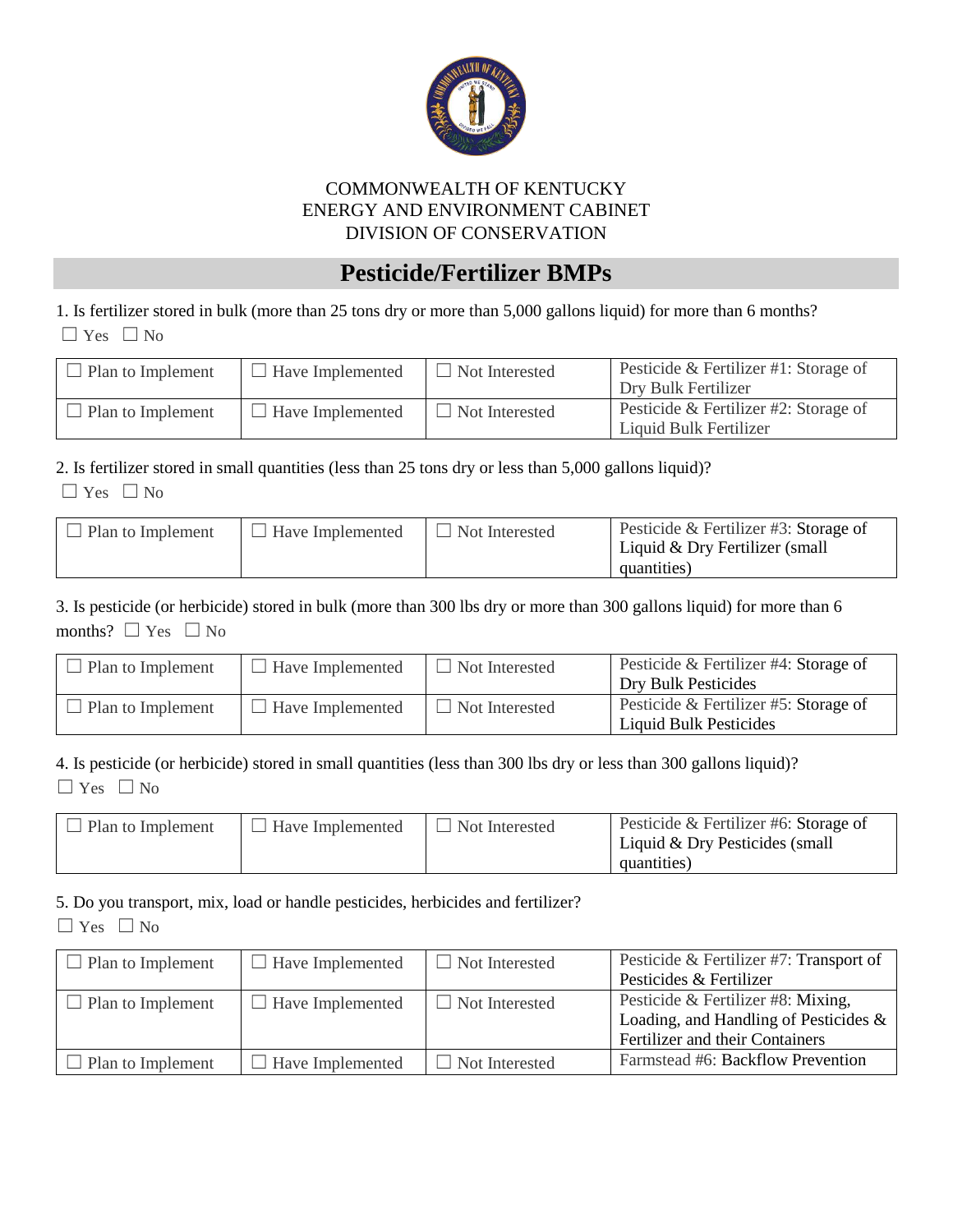

## **Pesticide/Fertilizer BMPs**

6. Do you dispose of excess pesticides, herbicides, their containers or fertilizer containers?

☐ Yes ☐ No

| Plan to Implement | $\Box$ Have Implemented | $\Box$ Not Interested | Pesticide & Fertilizer #9: Excess<br>Pesticide Disposal                         |
|-------------------|-------------------------|-----------------------|---------------------------------------------------------------------------------|
| Plan to Implement | $\Box$ Have Implemented | Not Interested        | Pesticide & Fertilizer #10: Pesticide &<br><b>Fertilizer Container Disposal</b> |

#### 7. Do you apply pesticides or herbicides?

☐ Yes ☐ No

| Have Implemented<br>$\Box$ Not Interested<br>$\Box$ Plan to Implement<br>Pesticides | Pesticide & Fertilizer #11: Applying |
|-------------------------------------------------------------------------------------|--------------------------------------|
|-------------------------------------------------------------------------------------|--------------------------------------|

| Notes: |  |
|--------|--|
|        |  |
|        |  |
|        |  |
|        |  |
|        |  |
|        |  |
|        |  |
|        |  |
|        |  |
|        |  |
|        |  |
|        |  |
|        |  |
|        |  |
|        |  |
|        |  |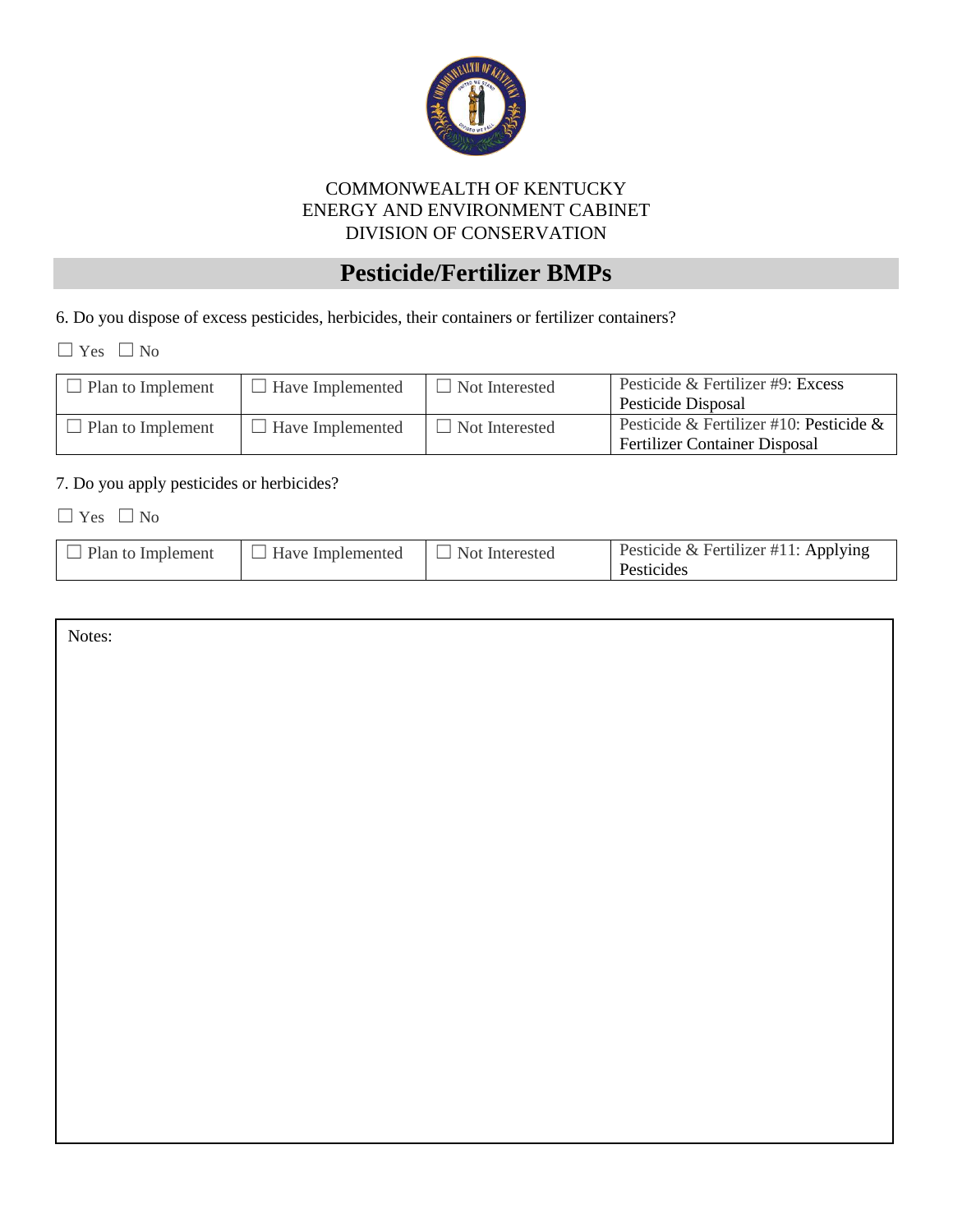

### **Streams and Other Waters BMPs**

1. Do you have streams or sinkholes on or adjacent to your land?

☐ Yes ☐ No

| $\Box$ Plan to Implement | $\Box$ Have Implemented | $\Box$ Not Interested | Streams #1: Stream Crossing for Farm |
|--------------------------|-------------------------|-----------------------|--------------------------------------|
|                          |                         |                       | Equipment                            |
| $\Box$ Plan to Implement | $\Box$ Have Implemented | $\Box$ Not Interested | Streams #3: Streambank and Shoreline |
|                          |                         |                       | Protection                           |
| $\Box$ Plan to Implement | $\Box$ Have Implemented | $\Box$ Not Interested | Streams #4: Proper Stream Drainage   |
|                          |                         |                       | Maintenance                          |
| $\Box$ Plan to Implement | $\Box$ Have Implemented | $\Box$ Not Interested | Silviculture #4: Sinkholes, Sinking  |
|                          |                         |                       | Streams, and Caves                   |

#### 2. Do you periodically remove gravel or sand from streams for drainage or for use on the farm?

☐ Yes ☐ No

| Plan to Implement | $\Box$ Have Implemented | $\Box$ Not Interested | Streams #2: Sand and Gravel Removal               |
|-------------------|-------------------------|-----------------------|---------------------------------------------------|
| Plan to Implement | $\Box$ Have Implemented | $\Box$ Not Interested | Streams #4: Proper Stream Drainage<br>Maintenance |

3. Do you periodically perform maintenance on erodible streambanks on or adjacent to your farm?  $\Box$  Yes  $\Box$  No

| $\Box$ Plan to Implement | $\Box$ Have Implemented | $\Box$ Not Interested | Streams #2: Sand and Gravel Removal                |
|--------------------------|-------------------------|-----------------------|----------------------------------------------------|
| $\Box$ Plan to Implement | $\Box$ Have Implemented | $\Box$ Not Interested | Streams #3: Streambank and Shoreline<br>Protection |
| $\Box$ Plan to Implement | $\Box$ Have Implemented | $\Box$ Not Interested | Streams #4: Proper Stream Drainage<br>Maintenance  |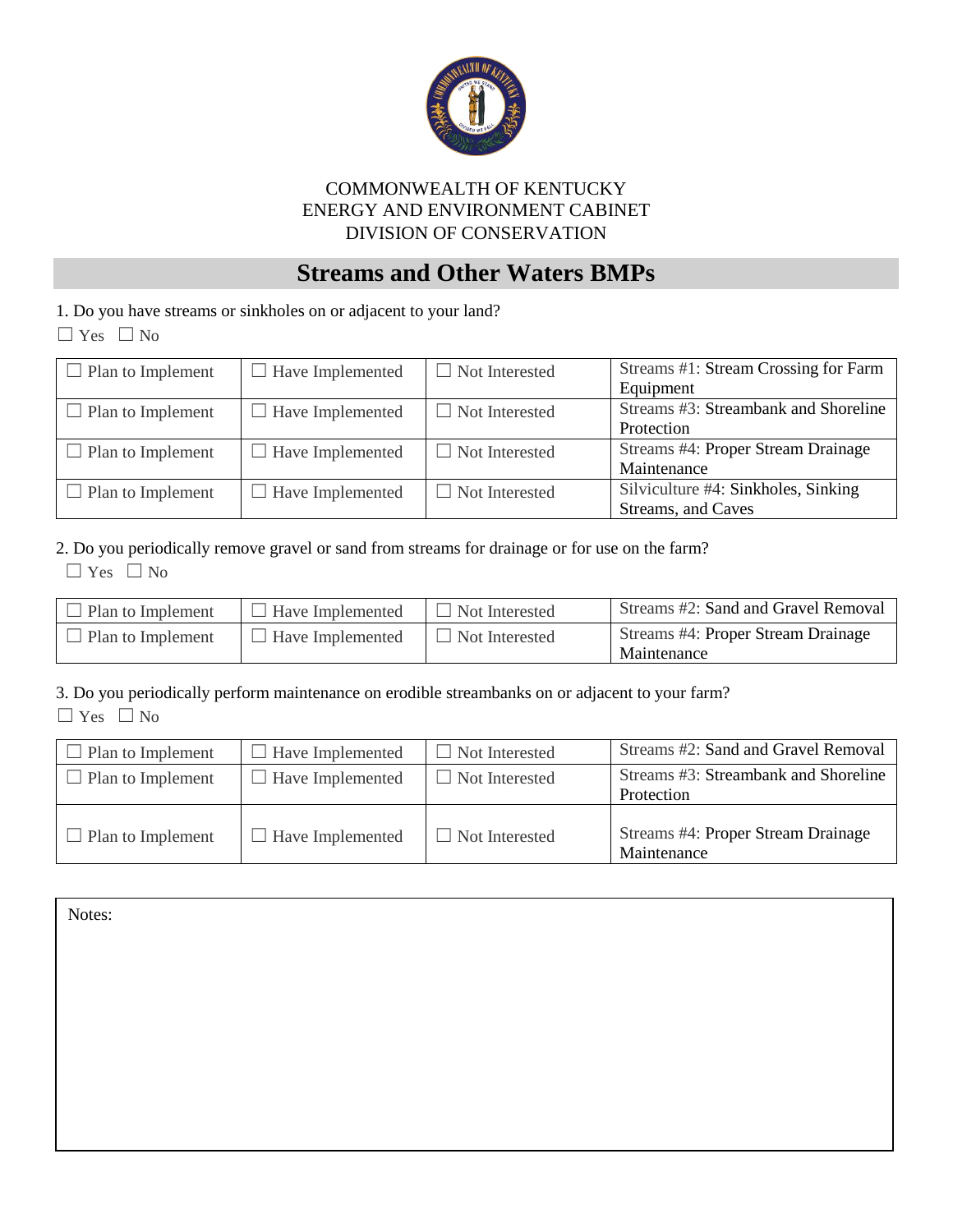

## **Crops BMPs**

### 1. Do you raise fruit or Christmas trees?

☐ Yes ☐ No

| $\Box$ Plan to Implement | $\Box$ Have Implemented | $\Box$ Not Interested | Crops BMP #2: Conservation Cover                                    |
|--------------------------|-------------------------|-----------------------|---------------------------------------------------------------------|
| $\Box$ Plan to Implement | Have Implemented        | $\Box$ Not Interested | Crops BMP #6: Filter Strip                                          |
| $\Box$ Plan to Implement | $\Box$ Have Implemented | $\Box$ Not Interested | Crops BMP #9: Pasture & Hayland<br>Planting & Management            |
| $\Box$ Plan to Implement | $\Box$ Have Implemented | $\Box$ Not Interested | Crops BMP #12: Pest Management<br><b>Including Cultural Control</b> |
| $\Box$ Plan to Implement | $\Box$ Have Implemented | $\Box$ Not Interested | Crops BMP #14: Grassed Waterway                                     |
| $\Box$ Plan to Implement | $\Box$ Have Implemented | $\Box$ Not Interested | Crops BMP #5 & Livestock<br>#11: Nutrient Management                |

#### 2. Do you use your land to grow or maintain turf grass?

☐ Yes ☐ No

| $\Box$ Plan to Implement | $\Box$ Have Implemented | $\Box$ Not Interested | Crops BMP #2: Conservation Cover  |
|--------------------------|-------------------------|-----------------------|-----------------------------------|
| $\Box$ Plan to Implement | $\Box$ Have Implemented | $\Box$ Not Interested | Crops BMP #6: Filter Strip        |
| $\Box$ Plan to Implement | $\Box$ Have Implemented | $\Box$ Not Interested | Crops BMP #12: Pest Management    |
|                          |                         |                       | <b>Including Cultural Control</b> |
| $\Box$ Plan to Implement | $\Box$ Have Implemented | $\Box$ Not Interested | Crops BMP #14: Grassed Waterway   |
| $\Box$ Plan to Implement | $\Box$ Have Implemented | $\Box$ Not Interested | Crops BMP #5 & Livestock          |
|                          |                         |                       | #11: Nutrient Management          |

#### 3. Do you use your land for animal pasture or hay production?

| $\Box$ Plan to Implement | $\Box$ Have Implemented | $\Box$ Not Interested | Crops BMP #7: Grasses and Legumes |
|--------------------------|-------------------------|-----------------------|-----------------------------------|
|                          |                         |                       | in Rotation                       |
| $\Box$ Plan to Implement | $\Box$ Have Implemented | $\Box$ Not Interested | Crops BMP #9: Pasture and Hayland |
|                          |                         |                       | Planting & Management             |
| $\Box$ Plan to Implement | $\Box$ Have Implemented | $\Box$ Not Interested | Crops BMP #14: Grassed Waterway   |
| $\Box$ Plan to Implement | $\Box$ Have Implemented | $\Box$ Not Interested | Crops BMP #5 & Livestock          |
|                          |                         |                       | #11: Nutrient Management          |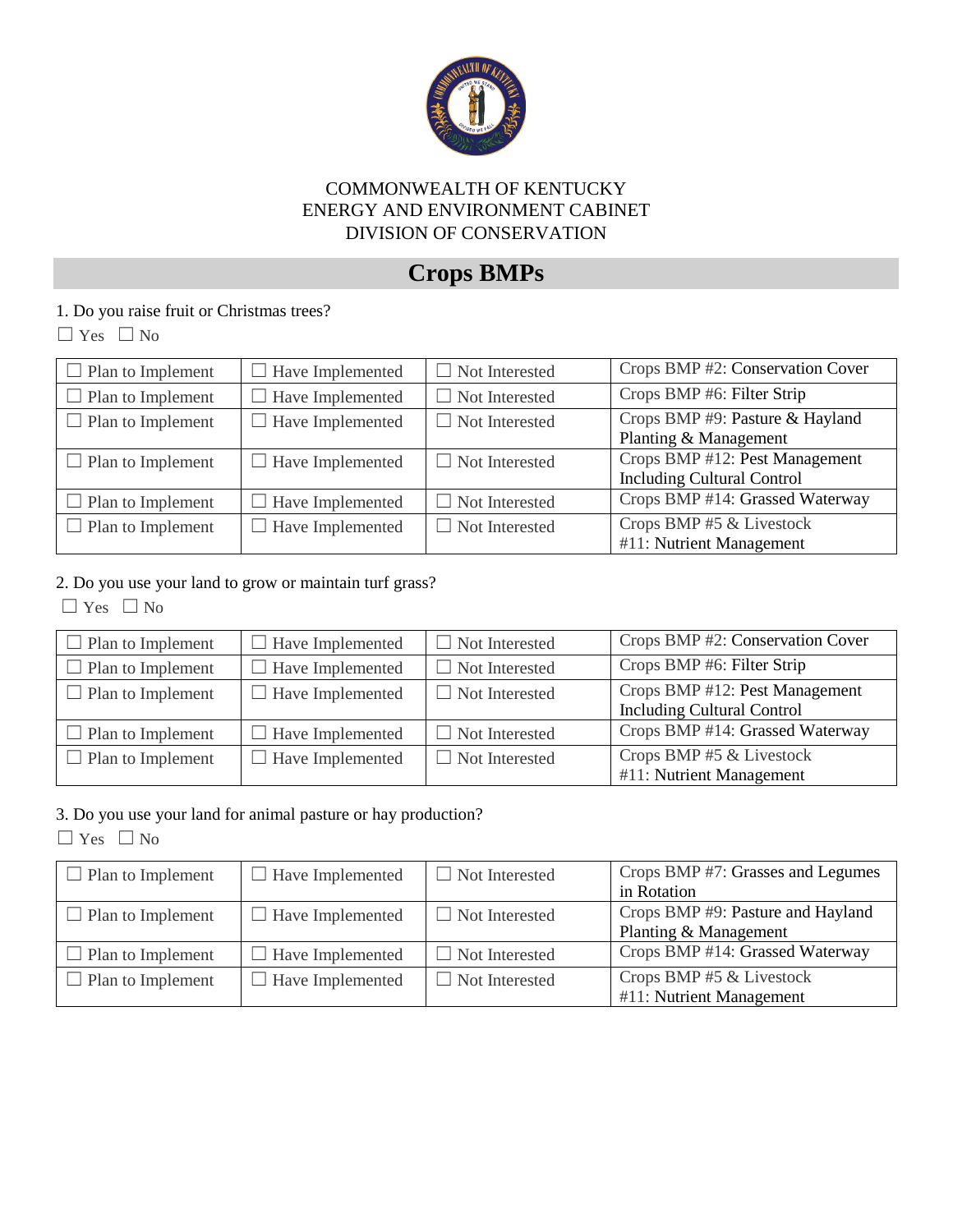

## **Crops BMPs**

#### 4. Do you farm row crops?

 $\Box$  Yes  $\Box$  No

| $\Box$ Plan to Implement | $\Box$ Have Implemented | $\Box$ Not Interested     | Crops BMP #1: Conservation           |
|--------------------------|-------------------------|---------------------------|--------------------------------------|
|                          |                         |                           | Cropping Sequence                    |
| $\Box$ Plan to Implement | Have Implemented        | $\Box$ Not Interested     | Crops BMP #2: Conservation Cover     |
| $\Box$ Plan to Implement | $\Box$ Have Implemented | $\Box$ Not Interested     | Crops BMP #3: Conservation Tillage / |
|                          |                         |                           | Crop Residue Use                     |
| $\Box$ Plan to Implement | $\Box$ Have Implemented | $\Box$ Not Interested     | Crops BMP #6: Filter Strip           |
| $\Box$ Plan to Implement | Have Implemented        | $\Box$ Not Interested     | Crops BMP #7: Grasses and Legumes    |
|                          |                         |                           | in Rotation                          |
| $\Box$ Plan to Implement | Have Implemented        | $\Box$ Not Interested     | Crops BMP #13: Cover Crop            |
| $\Box$ Plan to Implement | Have Implemented        | $\Box$ Not Interested     | Crops BMP #14: Grassed Waterway      |
| Plan to Implement        | Have Implemented        | Not Interested<br>$\perp$ | Crops BMP #16: Precision Agriculture |
| $\Box$ Plan to Implement | Have Implemented        | Not Interested<br>$\perp$ | Crops BMP #5 & Livestock             |
|                          |                         |                           | #11: Nutrient Management             |

5. Do you have critical areas prone to erosion on your farm?

 $\Box$  Yes  $\Box$  No

| $\Box$ Plan to Implement | $\Box$ Have Implemented | $\Box$ Not Interested | Crops BMP #8: Mulching        |
|--------------------------|-------------------------|-----------------------|-------------------------------|
| $\Box$ Plan to Implement | $\Box$ Have Implemented | $\Box$ Not Interested | Crops BMP #11: Critical Area  |
|                          |                         |                       | Planting & Treatment          |
| $\Box$ Plan to Implement | $\Box$ Have Implemented | $\Box$ Not Interested | Crops BMP #10: Stripcropping  |
| $\Box$ Plan to Implement | $\Box$ Have Implemented | $\Box$ Not Interested | Crops BMP #4: Contour Farming |
| $\Box$ Plan to Implement | $\Box$ Have Implemented | $\Box$ Not Interested | Crops BMP #15: Water Control  |
|                          |                         |                       | Structure                     |

#### 6. Do you apply pesticides?

| Plan to Implement | $\Box$ Have Implemented | $\Box$ Not Interested | Crops BMP #6: Filter Strip                                    |
|-------------------|-------------------------|-----------------------|---------------------------------------------------------------|
| Plan to Implement | $\Box$ Have Implemented | Not Interested        | Crops BMP #12: Pest Management,<br>Including Cultural Control |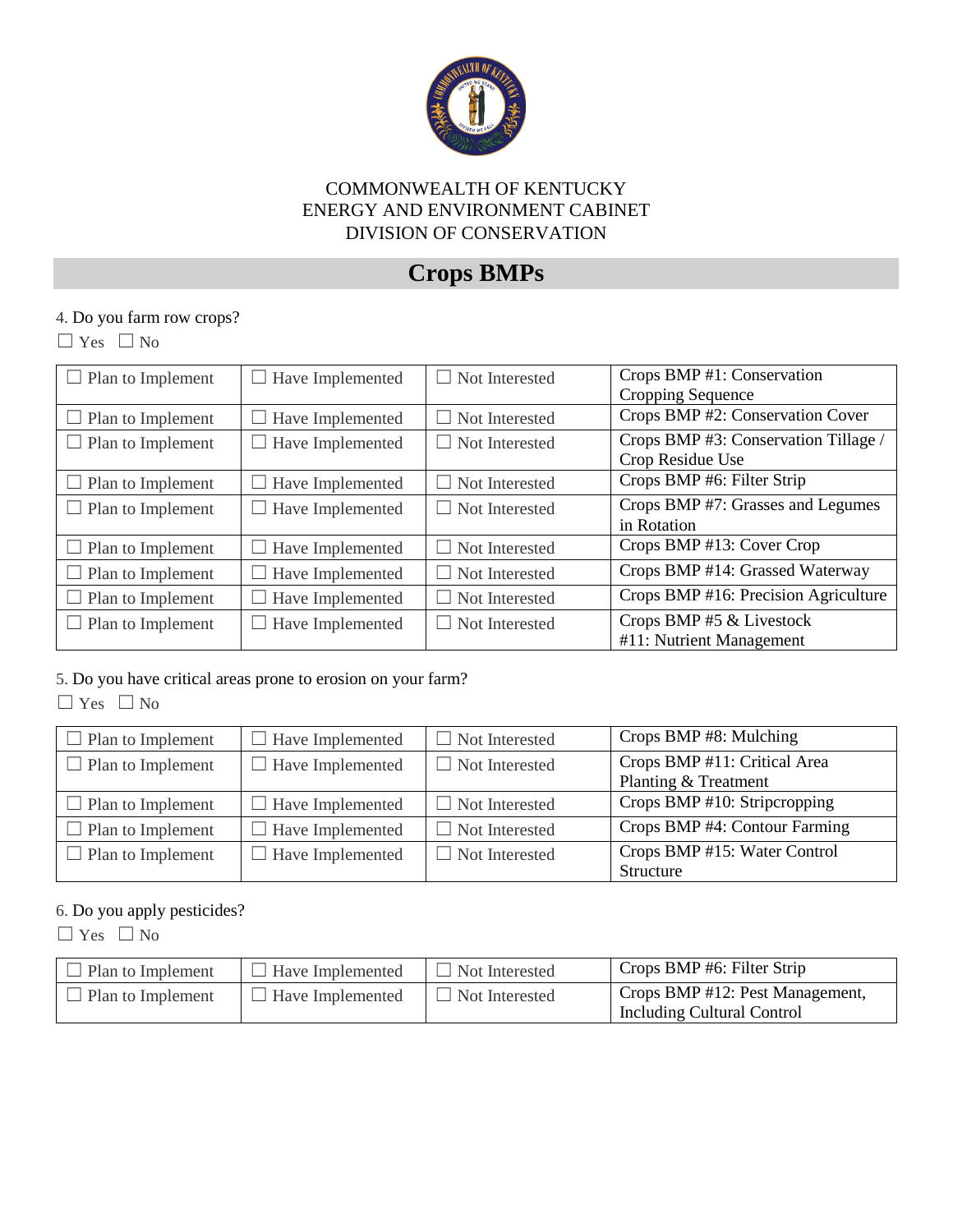

## **Crops BMPs**

7. Do you apply animal or industrial wastes (including distiller's grains)?  $\Box$  Yes  $\Box$  No

| $\Box$ Plan to Implement | $\Box$ Have Implemented | $\Box$ Not Interested | Crops BMP #6: Filter Strip                       |
|--------------------------|-------------------------|-----------------------|--------------------------------------------------|
| $\Box$ Plan to Implement | $\Box$ Have Implemented | $\Box$ Not Interested | Crops BMP #7: Grasses and Legumes<br>in Rotation |
|                          |                         |                       |                                                  |
| $\Box$ Plan to Implement | $\Box$ Have Implemented | $\Box$ Not Interested | Crops BMP #13: Cover Crop                        |
| $\Box$ Plan to Implement | $\Box$ Have Implemented | $\Box$ Not Interested | Crops BMP #14: Grassed Waterway                  |
| $\Box$ Plan to Implement | $\Box$ Have Implemented | $\Box$ Not Interested | Crops BMP #15: Water Control                     |
|                          |                         |                       | <b>Structure</b>                                 |
| $\Box$ Plan to Implement | $\Box$ Have Implemented | $\Box$ Not Interested | Crops BMP #5 & Livestock                         |
|                          |                         |                       | #11: Nutrient Management                         |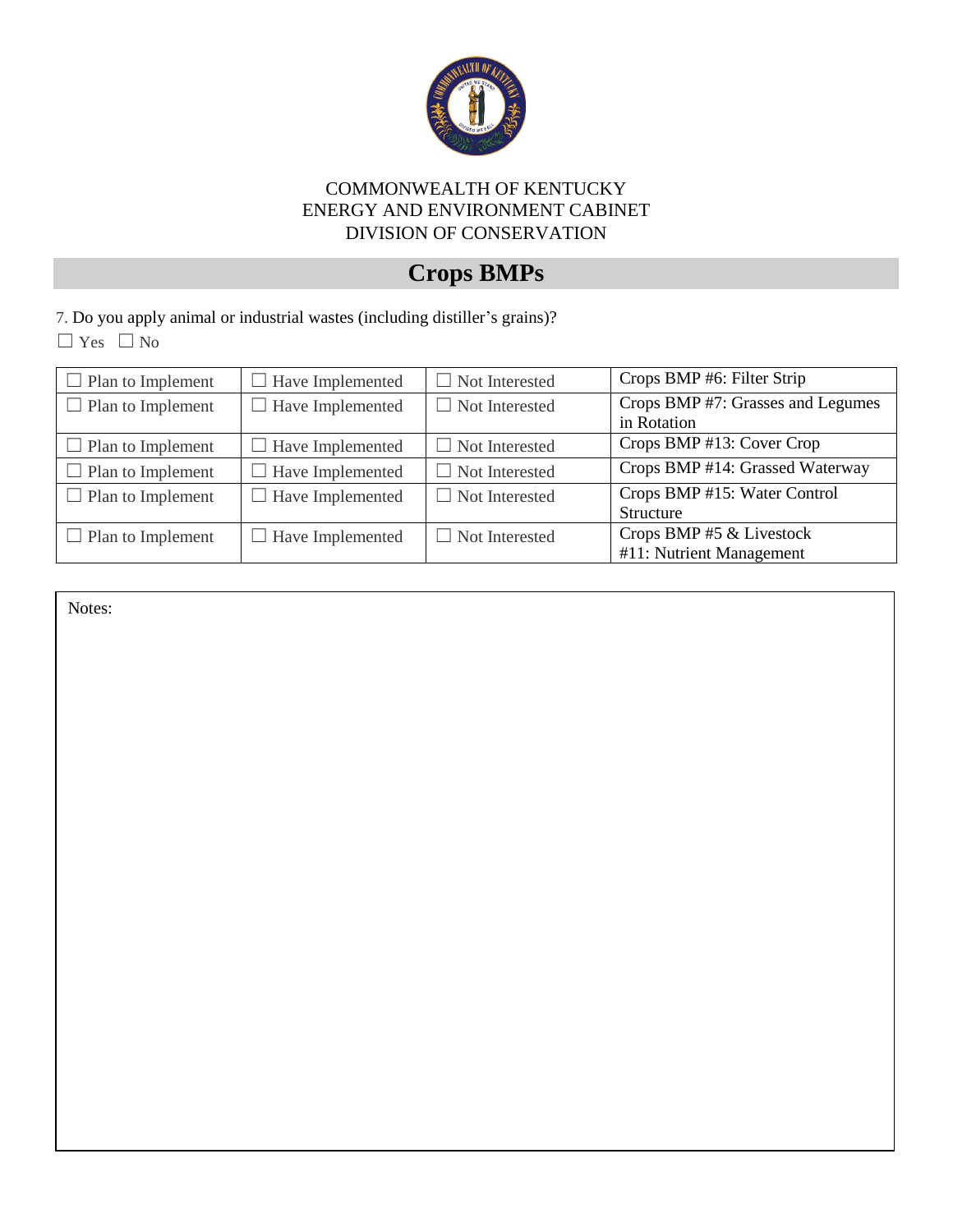

### **Livestock BMPs**

1. Do you have livestock or poultry in roofed, paved or confined feeding areas? ☐ Yes ☐ No

| $\Box$ Plan to Implement | $\Box$ Have Implemented | $\Box$ Not Interested | Livestock #19: Totally Covered Open |
|--------------------------|-------------------------|-----------------------|-------------------------------------|
|                          |                         |                       | Confinement                         |
| $\Box$ Plan to Implement | Have Implemented        | $\Box$ Not Interested | Livestock #5: Manure Management     |
| $\Box$ Plan to Implement | $\Box$ Have Implemented | $\Box$ Not Interested | Livestock #15: Dead Animal          |
| $\Box$ Plan to Implement | $\Box$ Have Implemented | $\Box$ Not Interested | Livestock #14: Heavy Use Area       |
| $\Box$ Plan to Implement | $\Box$ Have Implemented | $\Box$ Not Interested | Livestock #13: Filter Strip         |

2. Do you have livestock in unroofed, unpaved, confined feeding areas including pastures?

| w<br>٠ |  |
|--------|--|
|--------|--|

| $\Box$ Plan to Implement | $\Box$ Have Implemented | $\Box$ Not Interested | Livestock #1: Rotational Grazing |
|--------------------------|-------------------------|-----------------------|----------------------------------|
| Plan to Implement        | $\Box$ Have Implemented | $\Box$ Not Interested | Livestock #2: Stocking Density   |
| $\Box$ Plan to Implement | $\Box$ Have Implemented | $\Box$ Not Interested | Livestock #10: Stack Pad         |
| $\Box$ Plan to Implement | $\Box$ Have Implemented | $\Box$ Not Interested | Livestock #14: Heavy Use Area    |
| $\Box$ Plan to Implement | $\Box$ Have Implemented | $\Box$ Not Interested | Livestock #15: Dead Animal       |

#### 3. Do you apply animal waste to your land?

 $\Box$  Yes  $\Box$  No

| $\Box$ Plan to Implement | $\Box$ Have Implemented | Not Interested | Livestock #11: Nutrient Management |
|--------------------------|-------------------------|----------------|------------------------------------|
| $\Box$ Plan to Implement | <b>Have Implemented</b> | Not Interested | Livestock #5: Manure Management    |

#### 4. If you store animal manure, please select from a minimum of one of the following BMPs

 $\Box$  Yes  $\Box$  No

| $\Box$ Plan to Implement | $\Box$ Have Implemented | $\Box$ Not Interested | Livestock #6: Manures Storage Pond |
|--------------------------|-------------------------|-----------------------|------------------------------------|
| $\Box$ Plan to Implement | $\Box$ Have Implemented | $\Box$ Not Interested | Livestock #7: Manure Holding Tank  |
| $\Box$ Plan to Implement | $\Box$ Have Implemented | $\Box$ Not Interested | Livestock #8: Manure Treatment     |
|                          |                         |                       | Lagoon                             |
| $\Box$ Plan to Implement | $\Box$ Have Implemented | $\Box$ Not Interested | Livestock #9: Sediment or Solids   |
|                          |                         |                       | <b>Separation Basin</b>            |
| $\Box$ Plan to Implement | $\Box$ Have Implemented | $\Box$ Not Interested | Livestock #10: Manure Stack pads   |

#### 5. Are there sinkholes onsite?

☐ Yes ☐ No

| Plan to Implement | $\Box$ Have Implemented | $\Box$ Not Interested | Silviculture #4: Sinkholes, Sinking |
|-------------------|-------------------------|-----------------------|-------------------------------------|
|                   |                         |                       | Streams & Caves                     |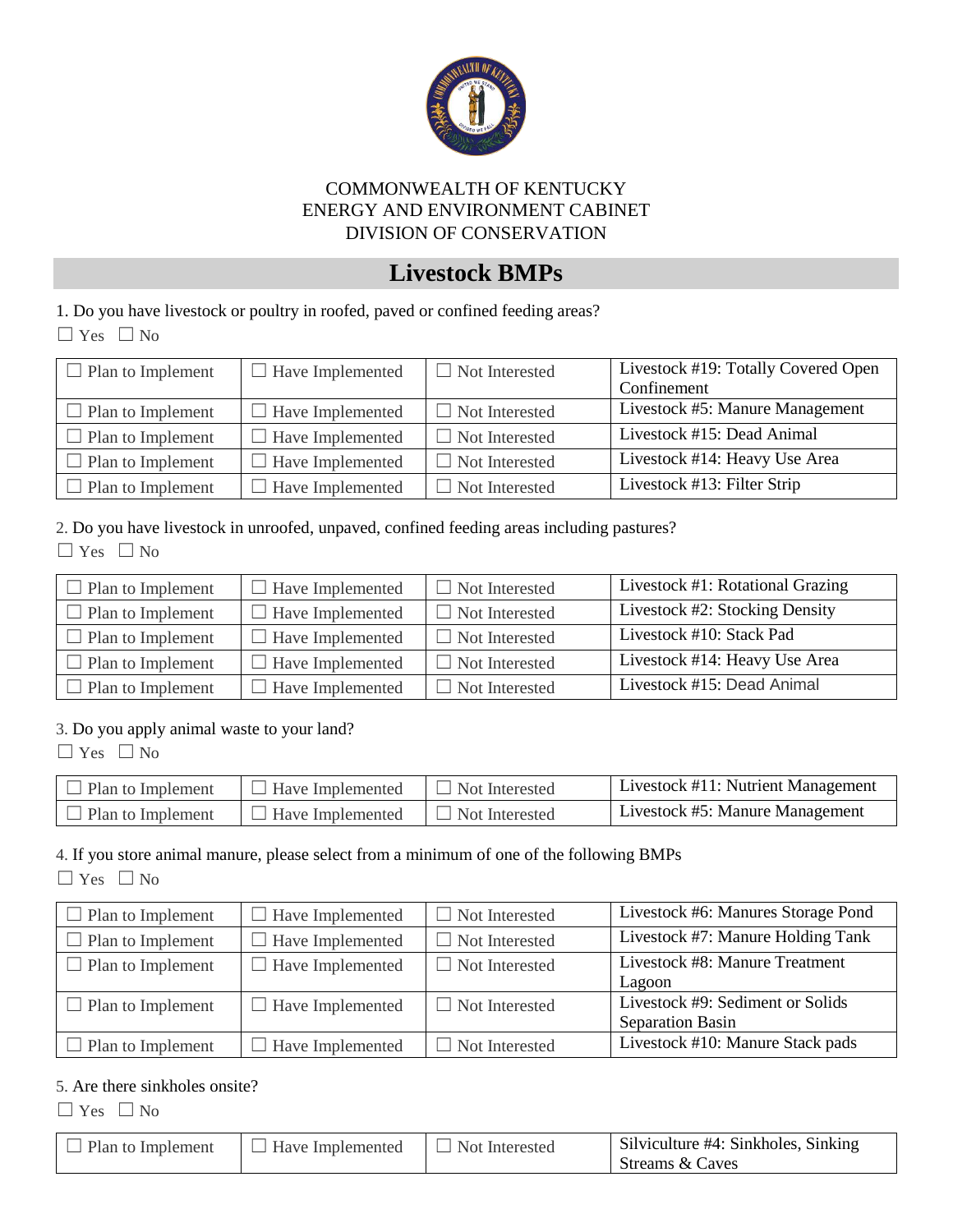

### **Livestock BMPs**

6. Do livestock or poultry have free access to any creeks or ponds onsite?

☐ Yes ☐ No

| $\Box$ Plan to Implement | $\Box$ Have Implemented | $\Box$ Not Interested | Livestock #3: Riparian Area<br>Protection                        |
|--------------------------|-------------------------|-----------------------|------------------------------------------------------------------|
| $\Box$ Plan to Implement | $\Box$ Have Implemented | $\Box$ Not Interested | Livestock #4: Limiting Access to<br><b>Surface Water Sources</b> |
| $\Box$ Plan to Implement | $\Box$ Have Implemented | $\Box$ Not Interested | Livestock #13: Filter Strip                                      |

#### 7. Do livestock have access to waterers?

 $\Box$  Yes  $\Box$  No

| Plan to Implement         | $\Box$ Have Implemented | $\Box$ Not Interested | Farmstead #4: Well Protection     |
|---------------------------|-------------------------|-----------------------|-----------------------------------|
| $\Box$ Plan to Implement  | $\Box$ Have Implemented | $\Box$ Not Interested | Farmstead #5: Water Harvesting    |
| $\perp$ Plan to Implement | $\Box$ Have Implemented | $\Box$ Not Interested | Farmstead #6: Backflow Prevention |
| $\Box$ Plan to Implement  | $\Box$ Have Implemented | $\Box$ Not Interested | Livestock #14: Heavy Use Area     |

#### 8. Does water/rainwater pass through your production areas?

 $\Box$  Yes  $\Box$  No

| Have Implemented<br>Plan to Implement | Not Interested | Livestock #18: Storm water<br>Management |
|---------------------------------------|----------------|------------------------------------------|
|---------------------------------------|----------------|------------------------------------------|

#### 9. Do you also produce forage crops (hay or pasture)?

☐ Yes ☐ No

#### Select from BMPs under **Crops question #3**.

10. Do you have or plan to build poultry houses onsite?

 $\Box$  Yes  $\Box$  No

| $\Box$ Plan to Implement | $\Box$ Have Implemented | Not Interested | Livestock #17: Poultry Siting $&$ Land |
|--------------------------|-------------------------|----------------|----------------------------------------|
|                          |                         |                | Application                            |

#### 11. Do you generate milk/parlor/milk house wastewater?

| Plan to Implement | Have Implemented | Not Interested | Livestock #16: Milking Center |
|-------------------|------------------|----------------|-------------------------------|
|                   |                  |                | Wastewater                    |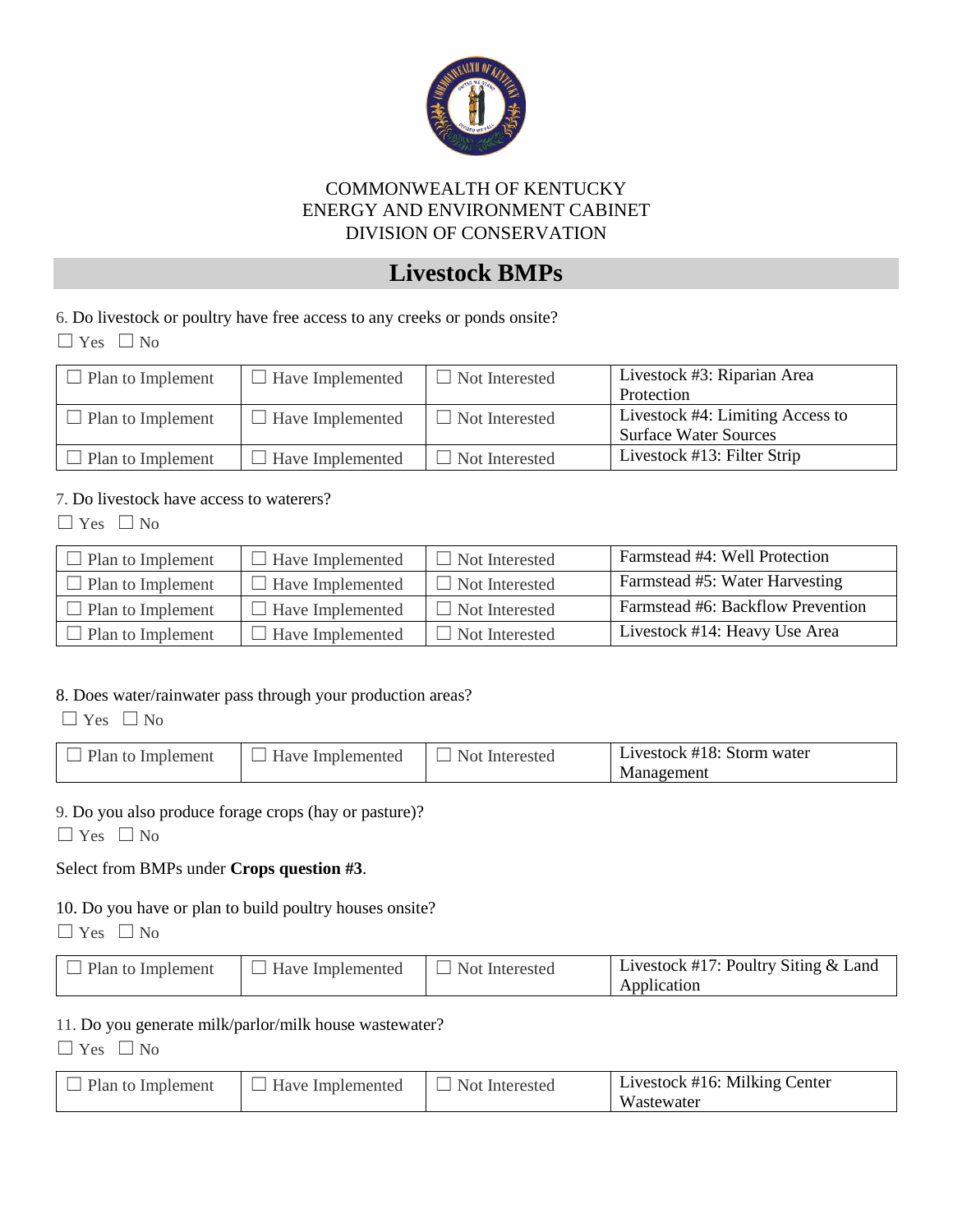

## **Livestock BMPs**

12. Do you use animal waste (poultry litter or horse muck) as feed for other livestock onsite?

 $\Box$  Yes  $\Box$  No

|--|